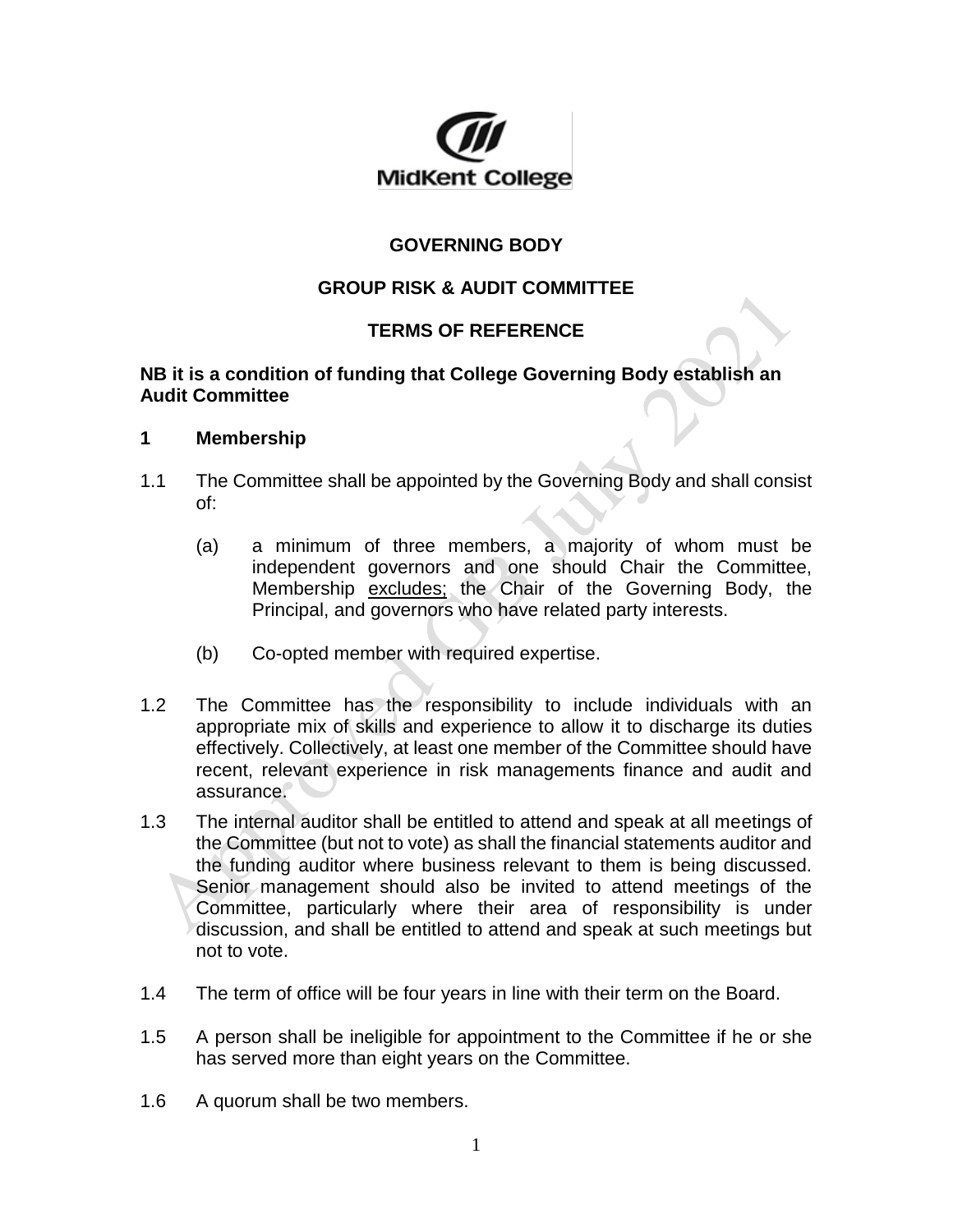- 1.7 The Chair of the Committee shall be appointed by the Governing Body, and if the appointed individual does not arrive within fifteen minutes of the start of a meeting, remaining members shall select a Chair.
- 1.8 The CEO/Principal and the Executive Director Finance and Estates and a representative of the internal audit service shall normally attend meetings at the invitation of the Committee, and the Committee shall have the power to invite such other persons to attend meetings as may be desirable and necessary. Such persons shall not have a vote but shall be entitled to speak at the meeting.
- 1.9 Other Governing Body members shall have a right of attendance, save that the Committee, may, when they are satisfied that it is appropriate, meet with representatives of the internal audit service and/or the financial statements auditor without the Principal or staff or student members being in attendance.
- 1.10 The Clerk to the Governing Body shall be clerk to the Committee.
- 1.11 Meetings shall be held at least three times a year. The internal audit service, the financial statements auditor or the funding auditor may request a meeting if they consider that one is necessary and the Committee will endeavour to comply with such requests. In any event the Committee must consider a minimum number of items of business each year for it to be able to function effectively, and those items of business are currently set out in the table attached
- 1.12 The Standing Orders of the Governing Body & its Committees apply to both members and meetings of the Group Risk & Audit Committee. The Committee must also comply with the Code of Good Governance for English Colleges
- 1.13 The Committee shall be entitled, whenever it is satisfied that it is appropriate to do so, to go into confidential session and (subject to the rule as to quoracy) to exclude any or all participants and observers, except the clerk to the Committee.
- 1.14 The Auditors to be entitled to a closed session with Governors on the Committee in the absence of the College Executive. This session will be held before every Committee meeting.

## **2 Constitution**

2.1 The Governing Body hereby resolves to adopt the following terms of reference for the Group Risk & Audit Committee which shall be responsible for advising on matters relating to the Governing Body's audit arrangement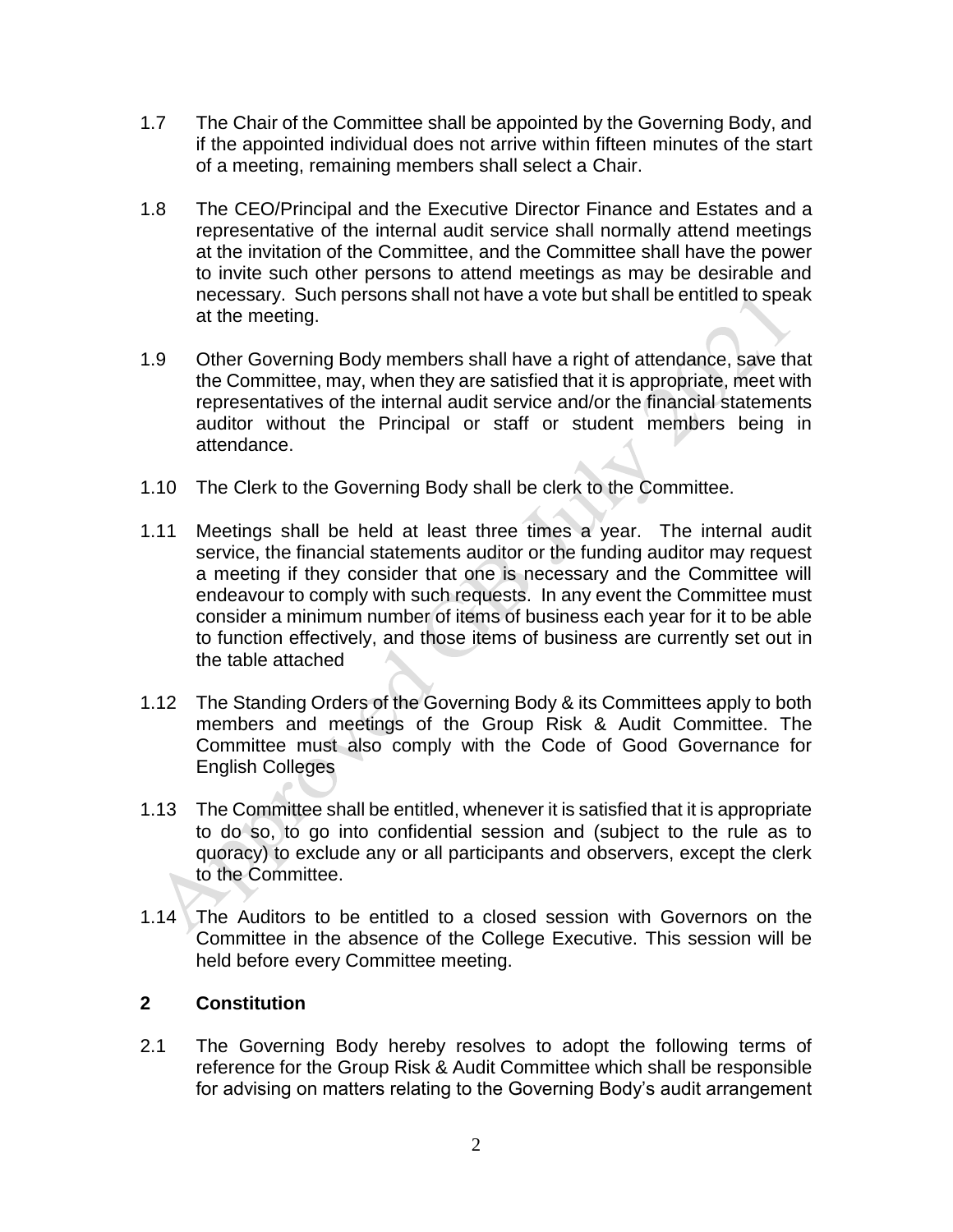and systems of internal control and shall ensure that the internal control systems, including audit activities, of the Governing Body and any of its subsidiaries are monitored actively, independently and objectively in order to:

- (a) improve the effectiveness of the college's internal controls;
- (b) reinforce the independence and effectiveness of the internal audit function;
- (c) provide a sounding board for the college management on issues of concern in connection with the college's internal control systems;
- (d) advise on the reliability of the college's information systems; advise the Governing Body on the appointment, reappointment, dismissal and remuneration of the external auditor, reporting accountant and other assurance providers (if applicable) and establish that all such assurance providers adhere to relevant profession standards.
- (e) inform the Governing Body of any additional services provided by the external auditor, reporting accountant and other assurance providers (if applicable) and explain how independence and objectively were safeguarded.
- (f) increase public confidence in the objectivity and fairness of the Governing Body's financial reports and in the quality of the college's corporate governance.

#### **3 Terms of Reference**

- 3.1 The Committee shall operate in accordance with any requirements of the Funding Agency and is authorised by the Governing Body to investigate any activity within its terms of reference. It is authorised to seek any information it requires from any Governing Body member, Committee of the Governing Body or employee of the college and to consult the internal audit service, financial statements auditor and funding auditor directly. All Governing Body members and employees of the college are directed to co-operate with any request made by the Committee.
- 3.2 The Committee is authorised by the Governing Body to obtain outside legal or other independent professional advice and to secure the attendance of outsiders with the relevant experience and expertise if it considers this necessary.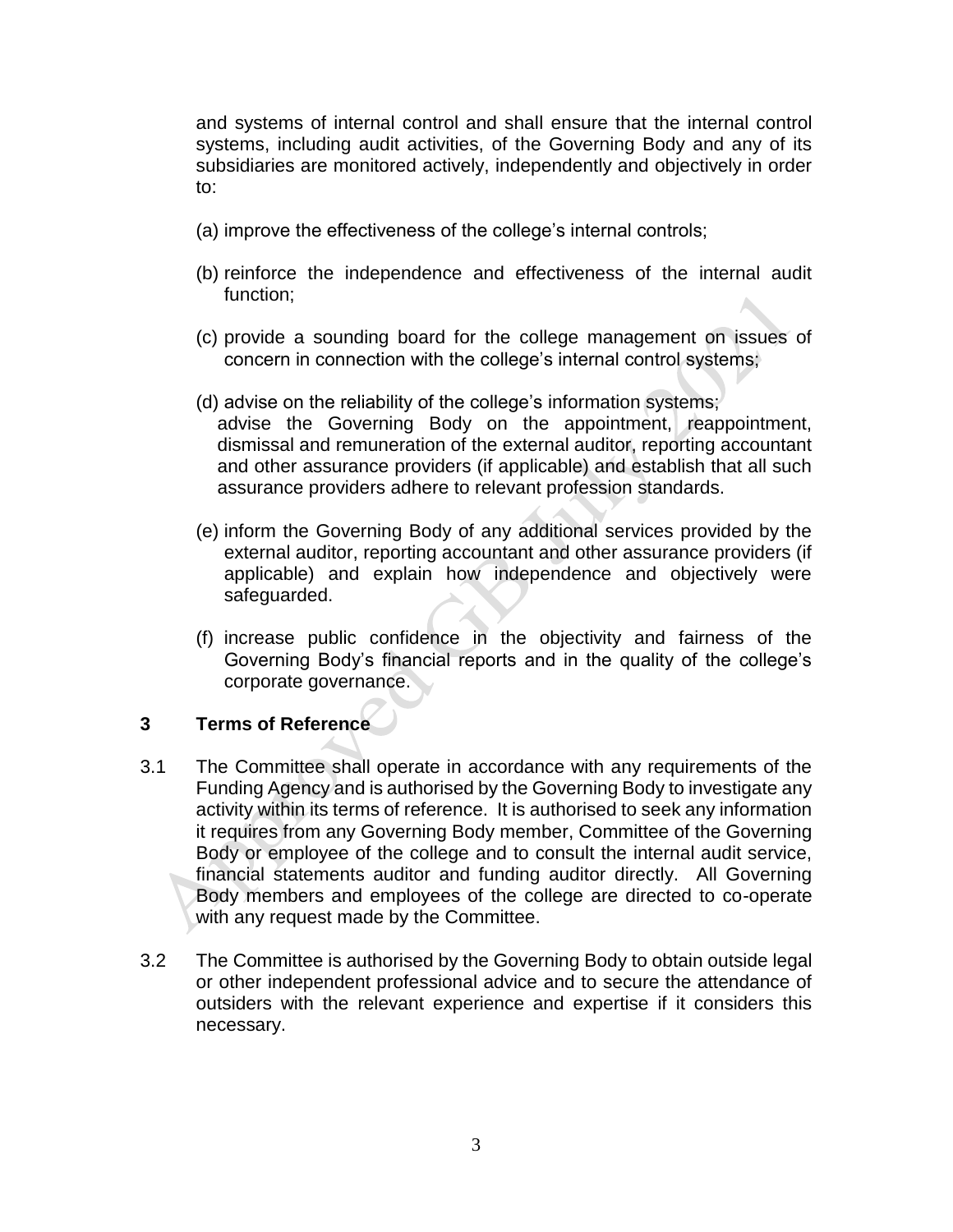- 3.3 The duties of the Committee shall be:
- 3.3.1 to advise the Governing Body on the appointment or re-appointment of the internal audit service for a five year term. When the end of the term coincides with that of the financial statements auditor, one appointment will be deferred for a year;
- 3.3.2 to advise the Governing Body on the remuneration, dismissal, scope of work and other terms of engagement of the internal audit service;
- 3.3.3 to advise the Governing Body on the scope and objectives of the work of the internal audit service, funding auditor and financial statements auditor;
- 3.3.4 to advise the Governing Body on the effectiveness of the college's internal control systems, including controls for securing economy, efficiency and effectiveness;
- 3.3.5 to consider and advise the Governing Body on the internal audit service reports and annual reports and on control issues included in the financial statements auditor's and funding auditor's management letters and on management's response to these;
- 3.3.6 to monitor, at appropriate intervals after finalisation, the implementation of approved recommendations relating to the internal audit service reports, internal audit service annual reports, funding auditor's and financial statements auditor's management letters;
- 3.3.7 to establish, in conjunction with college management, relevant performance measures and indicators, and to monitor the effectiveness of the internal audit service, funding auditor and financial statements auditor through these measures and indicators;
- 3.3.8 to consider and advise the Governing Body on the audit needs assessment, and strategic and short term audit plans for the internal audit service;
- 3.3.9 to discuss problems and reservations arising from the internal audit service reports and any matters which the internal auditor service may wish to discuss (in the absence of management where necessary);
- 3.3.10 to ensure that the internal audit service is adequately resourced and has appropriate standing within the Governing Body;
- 3.3.11 to advise the Governing Body on the appointment, remuneration and reappointment of the financial statements audit service for a three year term;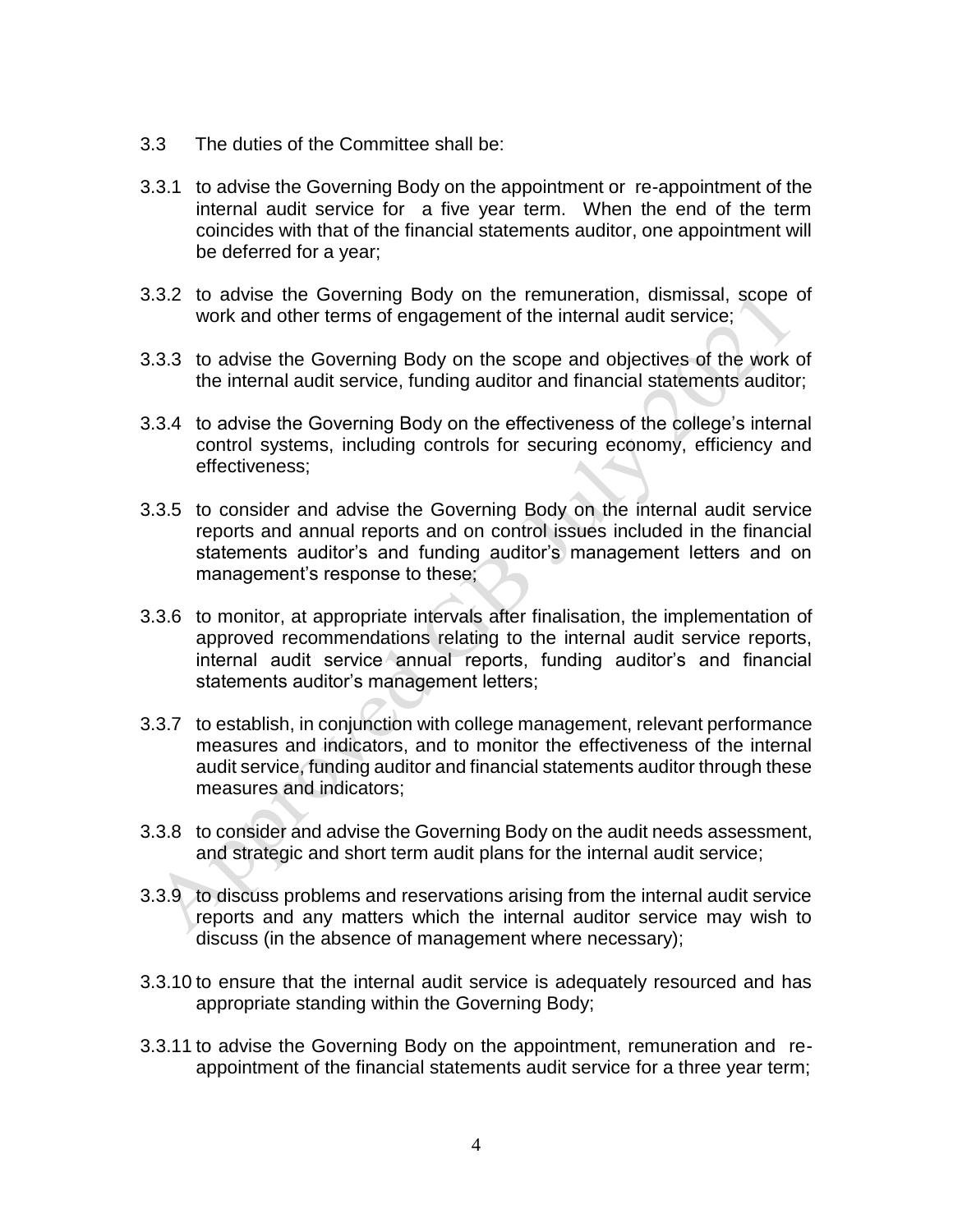- 3.3.12 to advise the Governing Body on the dismissal, scope of work and other terms of engagement of the financial statements audit service;
- 3.3.13 to consider and advise the Governing Body on financial statements audit reports and management letters;
- 3.3.14 to monitor, annually or more frequently if necessary, the implementation of approved recommendations relating to financial statements audit reports and management letters;
- 3.3.15 to monitor the effectiveness of the financial statements auditor;
- 3.3.16 to discuss with the financial statements auditor before the audit commences the nature and scope of the audit;
- 3.3.17 to ensure effective co-ordination between the internal audit service, funding auditor and financial statements auditor including whether the work of the funding auditor should be relied upon for internal audit purposes;
- 3.3.18 to consider and advise the Governing Body on any relevant reports or recommendations from the National Audit Office, the Funding Agency or other funding bodies and, where appropriate, management's response to these;
- 3.3.19 to provide advice on such financial issues as the Governing Body may request from time to time;
- 3.3.20 to consider and, if appropriate, investigate or commission investigations into, any complaints relating to alleged fraud or other financial irregularity or malpractice at the college in accordance with the college's code of practice and procedures;
- 3.3.21 to consider other topics, as determined from time to time by the Governing Body;
- 3.3.22 to advise the Governing Body on the scope and objectives of the work of the funding auditor;
- 3.3.23 to investigate any activity within its terms of reference, to seek information from the internal audit service;
- 3.3.24 the responsibilities of the Committee shall not extend to an executive role and shall not require the members of the Committee to offer the Governing Body professional advice;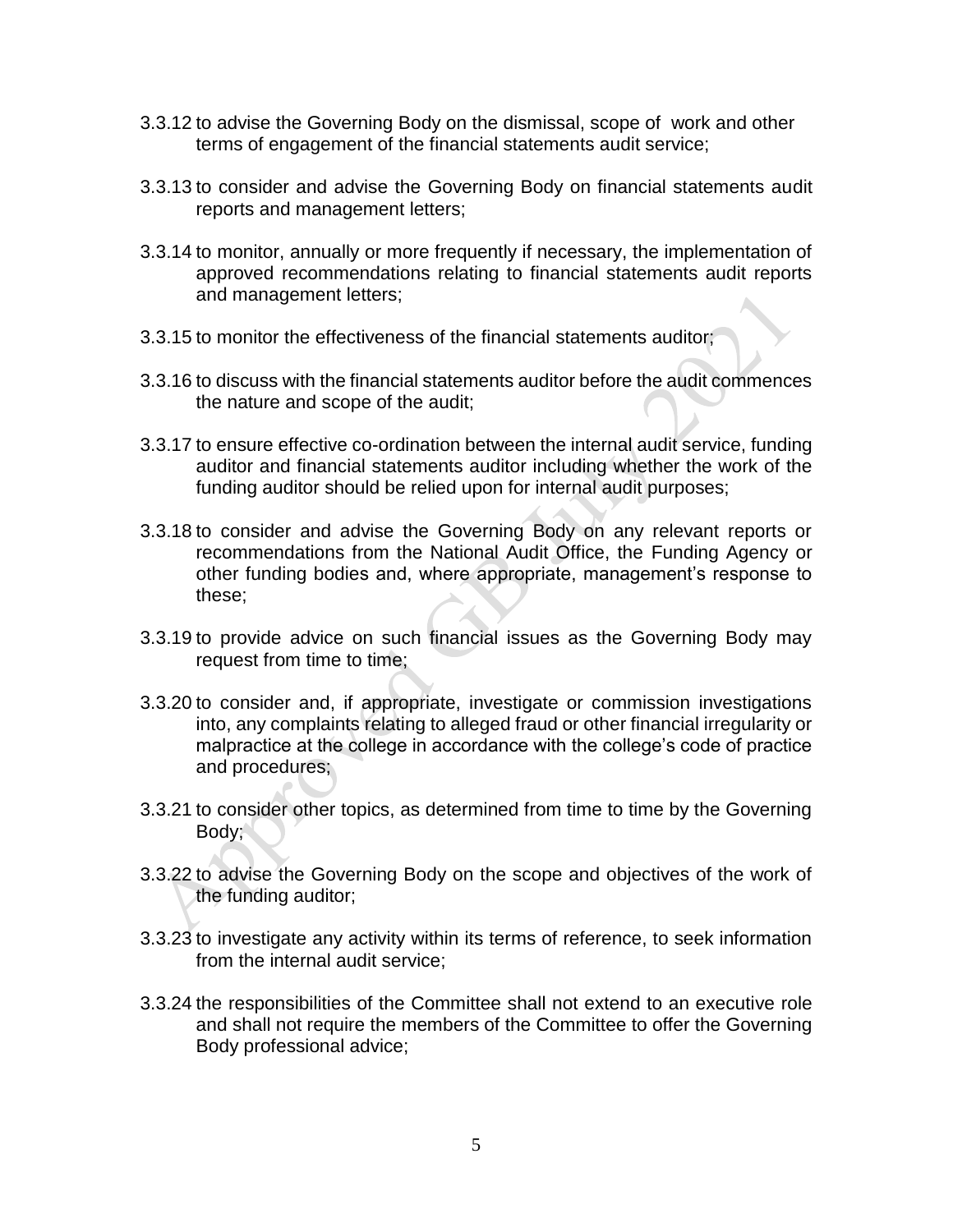- 3.3.25 to be informed of all additional services undertaken by the internal audit service, funding auditor and financial statements auditor.
- 3.3.26 to monitor & provide assurance over the risk control framework and its effectiveness.
- 3.3.27 to review key risks and effectiveness of mitigation.
- 3.3.28 to ensure that an appropriate risk management framework is in place at MKC, that it is fit for purpose and operating as intended and that the key risks to the achievement of MKC's objectives are managed to an acceptable level in line with the risk appetite of the governing body.
- 3.3.29 to ensure that a statement on internal controls explaining the risk management arrangements that are in operation is contained in the corporate governance section of the audited financial statements.
- 3.3.30 to produce an annual report for the Governing Body and accounting officer, which should include the Committee's advice on the effectiveness of the FE college's risk management, control and governance processes, any significant matters arising from the work of the Internal Audit Service (IAS), the funding auditors (where appointed) and the financial statements auditor, effective and efficient use of resources, the solvency of the institution and safeguarding their assets.
- 3.3.31 to be informed of all additional services undertaken by IAS, the financial statements auditors and the funding auditors (where appointed).
- 3.3.32 to comply with the requirements of section re, Financial Strategy and Audit of the Code of Good Governance for English Colleges
- 3.3.33 to comply with the requirements of the ESFA Provider accountability reviews.
- 3.3.34 to comply with the funding agencies mandatory requirements relating to audit including adherence to the current Post 16 Audit Code of Practice which sets out the minimum requirements. The board should approve an annual audit plan linked to the college's risk register and be confident in the expertise and quality of any internal auditors engaged by the college. The board should consider using different sets of expertise for different audit requirements.
- 3.3.35 support the board and the Principal/CEO by reviewing the comprehensiveness, reliability and integrity of assurances including the college's governance, risk management and internal control framework and produce an annual audit report for the board.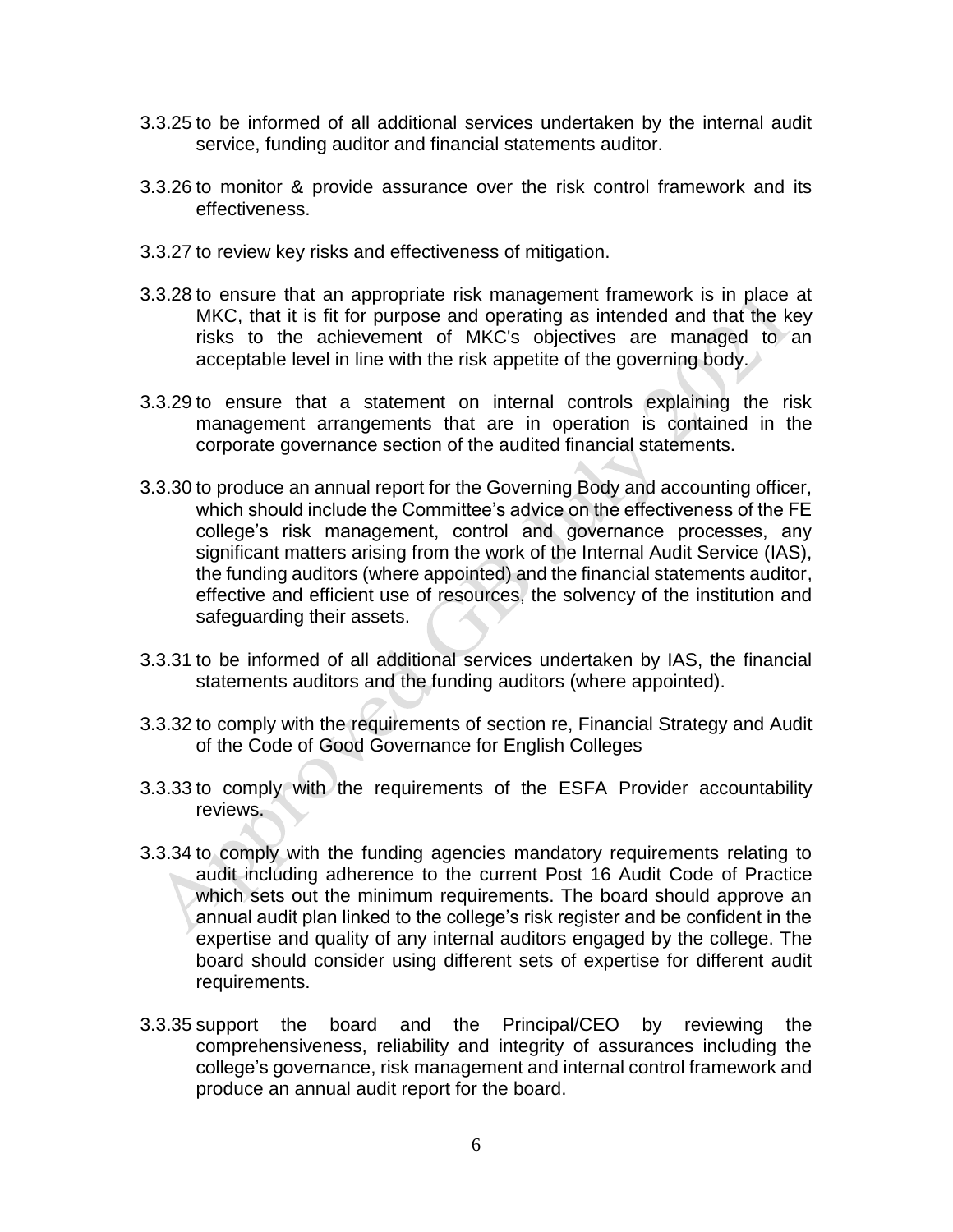- 3.3.36 to oversee the College's policies on fraud, irregularity, whistleblowing and any others required by the Governing Body.
- 3.3.37 An oversight responsibility for the obligations to the Office for Students (OfS) in respect of compliance and audit matters.

#### **4 Reporting Procedures**

- 4.1 The Clerk to the Committee shall circulate minutes of the meetings of the Committee to all Governing Body members.
- 4.2 The Committee shall provide a report of its work to the Governing Body, annually or more frequently if necessary, which includes the Committee's opinion on the adequacy and effectiveness of the Governing Body's assurance arrangements, framework of governance, risk management and control processes for the effective and efficient use of resources, solvency of the institution and the safeguarding of its assets. It should also incorporate any significant matters arising from the work of the internal audit service, the funding auditor and the financial statements auditor.
- 4.3 The Committee shall recommend the annual financial statements to the Governing Body for approval in accordance with the requirements of the college accounts direction 2018 to 2019

#### **5 Cycle of Grou[ Risk and Audit Committee business**

5.1 The Risk & Audit Committee must consider a minimum number of items of business each year for it to be able to function effectively. These are set out in the table below together with indicative timings.

**The Minimum cycle of Group Risk & Audit Committee Business follows on pages 8 & 9.**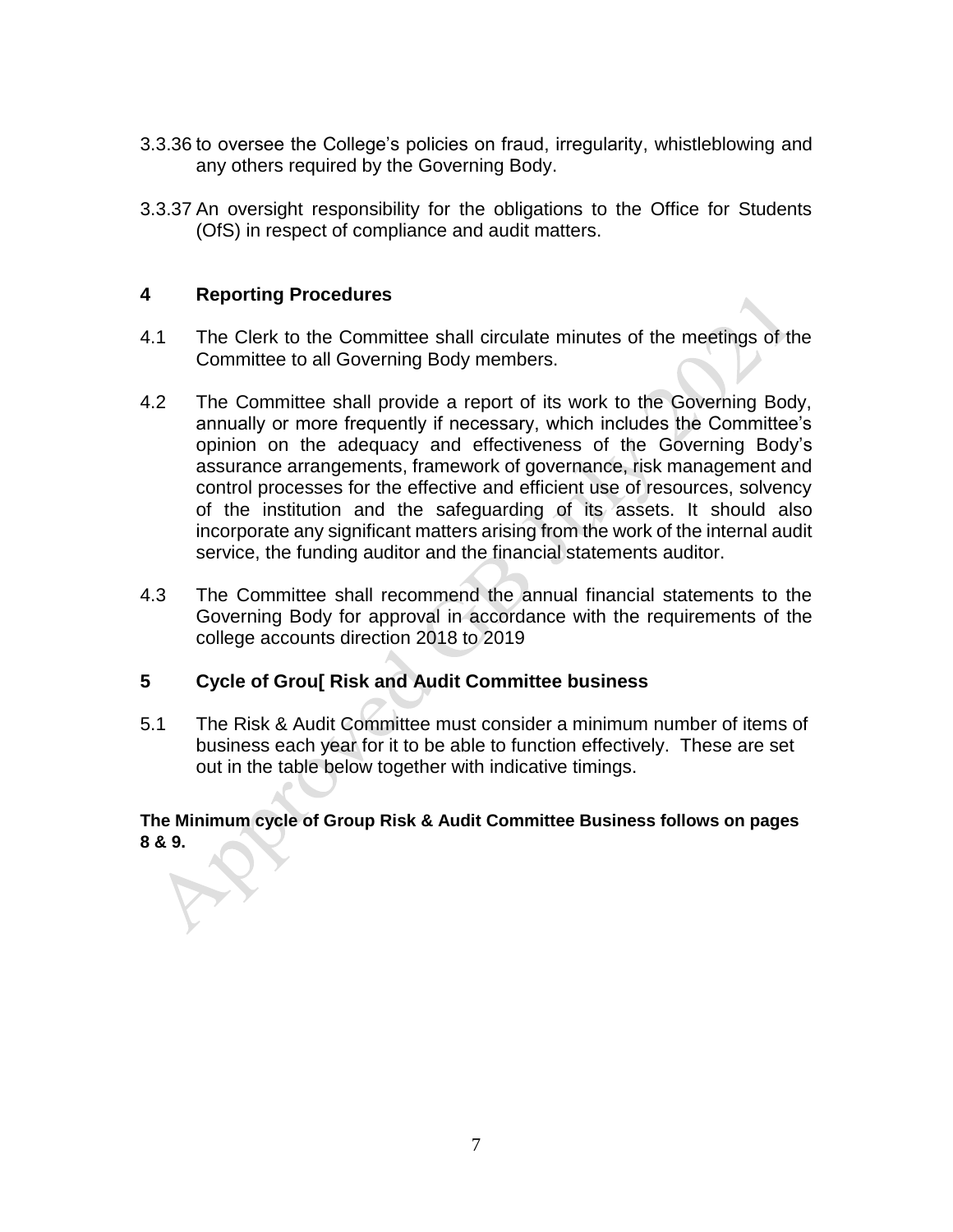# **Minimum cycle of Group Risk & Audit Committee Business**

| <b>Current year item of business</b>                                                                                                      | Indicative timings $(\sqrt{)}$ |                     |               |                         |                       |               |           |
|-------------------------------------------------------------------------------------------------------------------------------------------|--------------------------------|---------------------|---------------|-------------------------|-----------------------|---------------|-----------|
|                                                                                                                                           | <b>Previous</b><br>year        | <b>Current year</b> |               |                         | <b>Following year</b> |               |           |
|                                                                                                                                           | <b>Summer</b>                  | <b>Autumn</b>       | <b>Spring</b> | <b>Summer</b>           | <b>Autumn</b>         | <b>Spring</b> |           |
| 1 Consideration of the latest Risk<br>Register (Full Register in Spring<br>(Feb)                                                          | or Autumn                      | or<br>Summer        |               |                         |                       | Feb           |           |
| 2 Appointment & reappointment<br>or dismissal & remuneration of<br>internal auditors                                                      | $\sqrt{ }$                     |                     |               |                         |                       |               | Yes       |
| 3 Internal audit needs<br>assessment, strategic plan &<br>annual plan                                                                     |                                | $\sqrt{ }$<br>Oct   |               |                         |                       |               | Yes       |
| 4 Risk management annual<br>report from college management                                                                                |                                |                     |               | $\sqrt{ }$<br>or Autumn | or Summer             |               | Yes       |
| 5 Appointment & reappointment<br>or dismissal & remunerating of<br>financial statements auditors                                          |                                |                     | or Summer     |                         |                       |               | Yes       |
| 6 Interim regularity audit opinion                                                                                                        |                                |                     |               | $\sqrt{ }$              | Nov                   |               | Yes       |
| 7 Review of performance of the<br>internal audit service &<br>establishment of annual<br>performance indicators for the<br>following year |                                |                     |               | $\sqrt{ }$<br>or Autumn | $\sqrt{ }$<br>Nov     |               | <b>No</b> |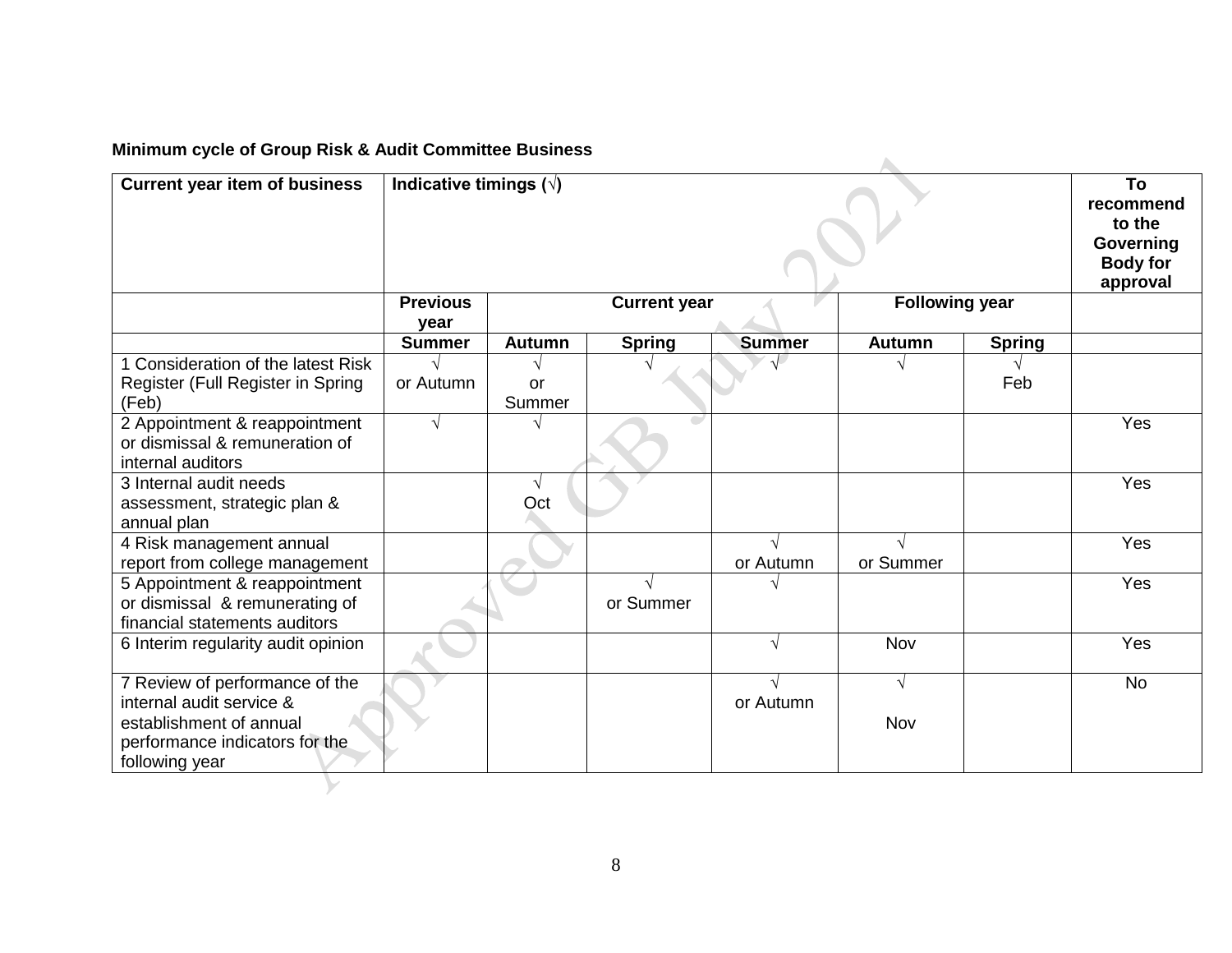| 8 Funding auditor interim opinion                      |                                |                     |               |               |                       |               | Yes                                                                   |
|--------------------------------------------------------|--------------------------------|---------------------|---------------|---------------|-----------------------|---------------|-----------------------------------------------------------------------|
| & management letter *                                  |                                |                     |               |               | Joint meeting         |               |                                                                       |
|                                                        |                                |                     |               |               | Nov -                 |               |                                                                       |
|                                                        |                                |                     |               |               |                       |               |                                                                       |
| <b>Current year item of business</b>                   | Indicative timings $(\sqrt{)}$ |                     |               |               |                       |               | To<br>recommend<br>to the<br>Governing<br><b>Body for</b><br>approval |
|                                                        | <b>Previous</b><br>year        | <b>Current year</b> |               |               | <b>Following year</b> |               |                                                                       |
|                                                        | <b>Summer</b>                  | <b>Autumn</b>       | <b>Spring</b> | <b>Summer</b> | <b>Autumn</b>         | <b>Spring</b> |                                                                       |
| 9 internal audit service annual                        |                                | Oct                 |               |               |                       |               | Yes                                                                   |
| report *                                               |                                |                     |               |               | Oct                   |               |                                                                       |
| 10 Financial Statements audit                          |                                |                     |               |               |                       |               | Yes                                                                   |
| management letter *                                    |                                |                     |               |               | Joint meeting<br>Nov  |               |                                                                       |
| 11 Annual report of the Risk &                         |                                |                     |               |               |                       |               | Yes                                                                   |
| Audit committee *                                      |                                |                     |               |               | Nov                   |               |                                                                       |
| 12 Recommendation of approval                          |                                |                     |               |               |                       |               | Yes                                                                   |
| to the Governing Body of annual                        |                                |                     |               |               | Joint meeting         |               |                                                                       |
| financial statements (may be the                       |                                |                     |               |               | Nov                   |               |                                                                       |
| role of the finance committee or                       |                                |                     |               |               |                       |               |                                                                       |
| equivalent) including regularity                       |                                |                     |               |               |                       |               |                                                                       |
| audit option.                                          |                                |                     |               |               |                       |               |                                                                       |
| 13 Funding auditor final opinion                       |                                |                     |               |               | Joint meeting<br>Nov  | $\sqrt{ }$    | Yes                                                                   |
| & management letter<br>14 Review of performance if the |                                |                     |               |               |                       | $\sqrt{ }$    | <b>No</b>                                                             |
| financial statements auditors &                        |                                |                     |               |               |                       | Feb           |                                                                       |
| establishment of annual                                |                                |                     |               |               |                       | Confidential  |                                                                       |
| performance indicators for the                         |                                |                     |               |               |                       | item          |                                                                       |
| following year.                                        |                                |                     |               |               |                       |               |                                                                       |